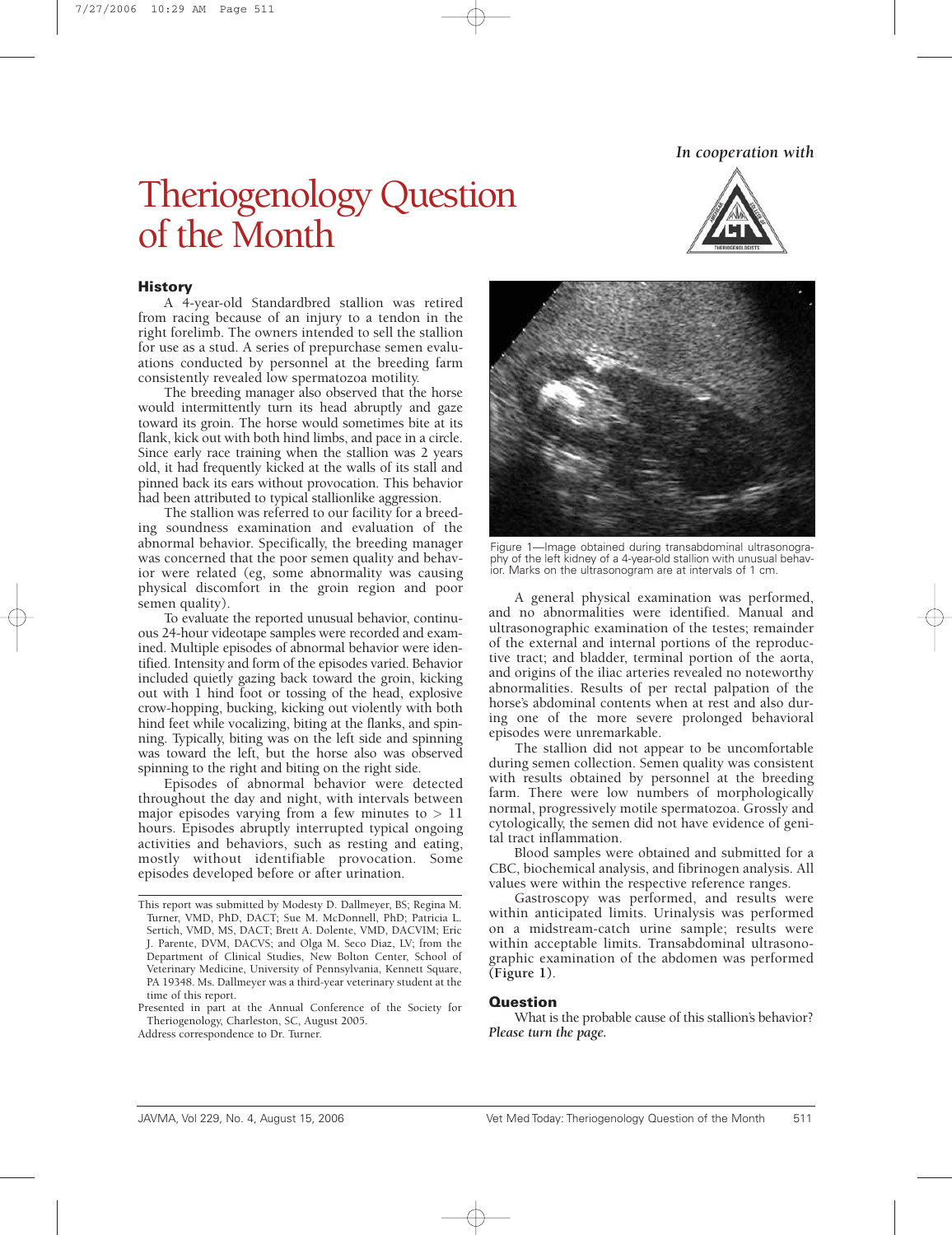### **Answer**

The episodes of kicking, flank biting, and spinning were attributed to physical discomfort caused by a nephrolith located in the caudal pole of the left kidney.

## **Results**

Transrectal ultrasonography of the left kidney revealed a nephrolith (5 cm in diameter) in the caudal pole **(Figure 2)**. After identification of the nephrolith, endoscopy of the urethra and bladder was performed, but both appeared normal. Urine samples were obtained by use of the endoscope from the left and right ureters in an attempt to identify an underlying cause for the nephrolith. No specific cause was identified; however, urine from the left ureter contained blood, which indicated active disease in that ureter or the associated kidney. Microbial culture of urine samples from each of the ureters did not yield any important organisms.

Evaluation of urine and blood analyses suggested that the nephrolith was not currently compromising renal function in the horse. However, on the basis of the size of the nephrolith, we believed that leaving it in place eventually could result in substantial compromise of renal function in the left kidney. The nephrolith was not likely to be the cause of the stallion's poor semen quality. However, it apparently was causing the horse to have intermittent episodes of pain that resulted in behavior that could cause injury to itself or its handlers. Thus, we recommended surgical removal of the nephrolith.

Laparoscopic surgery was performed. Initially, an attempt was made to spare unaffected tissues in the left kidney and remove only the nephrolith through a nephrotomy incision. However, we were unable to safely remove a large cluster of nephroliths from the left kidney. Therefore, unilateral nephrectomy was performed via laparoscopy.

The underlying cause of the nephrolith was not determined. The prognosis for the future systemic health of the stallion was considered fair because of the possibility that additional nephroliths could develop in the contralateral kidney.



Figure 2—Same ultrasonographic image as in Figure 1. Notice the borders of the kidney (white arrowheads) and the nephrolith (black arrow) located in the caudal pole of the left kidney. Marks on the ultrasonogram are at intervals of 1 cm.

## **Discussion**

It is probable that the stallion reported here was affected by pain caused by the nephrolith for some time prior to admittance to our facility. The flank biting, kicking out with both hind limbs, and circling had historically been interpreted incorrectly as normal stallionlike aggression. Typical behaviors characteristic of stallions include socially provoked intermale aggression and sexual excitement in response to mares.<sup>1</sup> However, in our experience, the behaviors displayed by this stallion are more typically associated with underlying physical discomfort.

One differential for the behavior of this stallion was self-mutilation syndrome.<sup>2</sup> Self-mutilation syndrome is an uncommon disorder seen in stallions and geldings. This syndrome is marked by self-directed olfactory investigation and self-directed mutilation that appear to be elicited by a social stimulus (eg, a mare walking by a stallion in a stall, sighting another stallion, or encountering a fecal pile) or a stereotypy associated with elimination-marking behavior (defecation, sniffing feces, or sniffing oily male residues on walls or doorways). This aberrant intermale-type behavior typically does not interrupt ongoing behaviors (eg, eating, standing at rest, or sexual interaction) without obvious social provocation. Careful observation of the onset of episodes can be helpful in differentiating self-mutilation syndrome from physical discomfort.

When self-directed aggression is the result of physical pain, onset of the aberrant behavior is usually not associated with social or olfactory provocation, is of variable form and intensity, and interrupts ongoing normal behaviors and activities. In our experience, most self-directed aggression is attributable to an underlying physical abnormality that results in discomfort. $\frac{2}{3}$  Elimination of the underlying cause typically eliminates the behavior. This was the situation for the stallion reported here.

When trying to localize the site of possible physical discomfort, analysis of less severe episodes is often more useful than analysis of violently explosive episodes because analysis of mild behavioral abnormalities may better suggest the area of discomfort. Accordingly, long-term videotape surveillance is recommended to allow for efficient evaluation of a series of both mild and more violent episodes. In this regard, careful evaluation of videotape samples strongly suggested that the behavior in this case was, in fact, the result of physical discomfort in the caudal portion of the abdomen and led us to pursue additional diagnostic testing that revealed the large nephrolith. Surgical removal of the nephrolith resulted in cessation of the abnormal behavior.

Most urinary calculi in horses are found in the bladder, and nephroliths are reported infrequently.<sup>3-6</sup> Stallions may be affected more frequently.<sup>3</sup> Suspected causes of uroliths include preexisting infection and nephrotoxins (including nonsteroidal anti-inflammatory drugs). Additionally, the typical characteristics and constituents of equine urine (alkaline pH, crystalluria, and mucoid debris) may predispose horses to forming uroliths. In horses, most calculi are composed